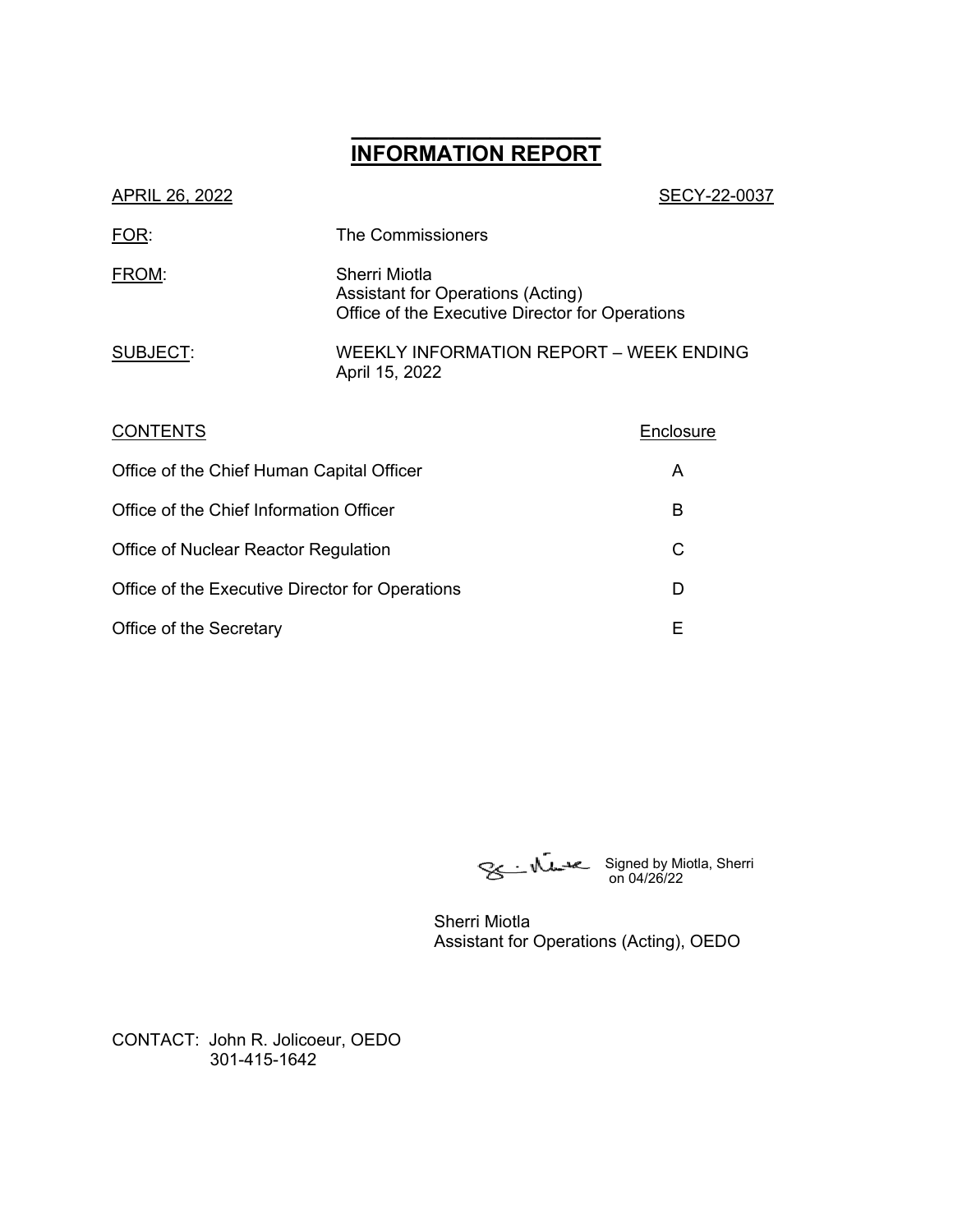## SUBJECT: WEEKLY INFORMATION REPORT – WEEK ENDING April 15, 2022, DATED APRIL 26, 2022

# **DISTRIBUTION**:

EDO R/F AO R/F

#### **ADAMS Accession No**: **ML22115A012**

| <b>OFFICE</b> | <b>OEDO</b>       | OEDO/AO   |
|---------------|-------------------|-----------|
| <b>NAME</b>   | <b>JJolicoeur</b> | SMiotla   |
| DATE          | 4/25/2022         | 4/26/2022 |

 **OFFICIAL RECORD COPY**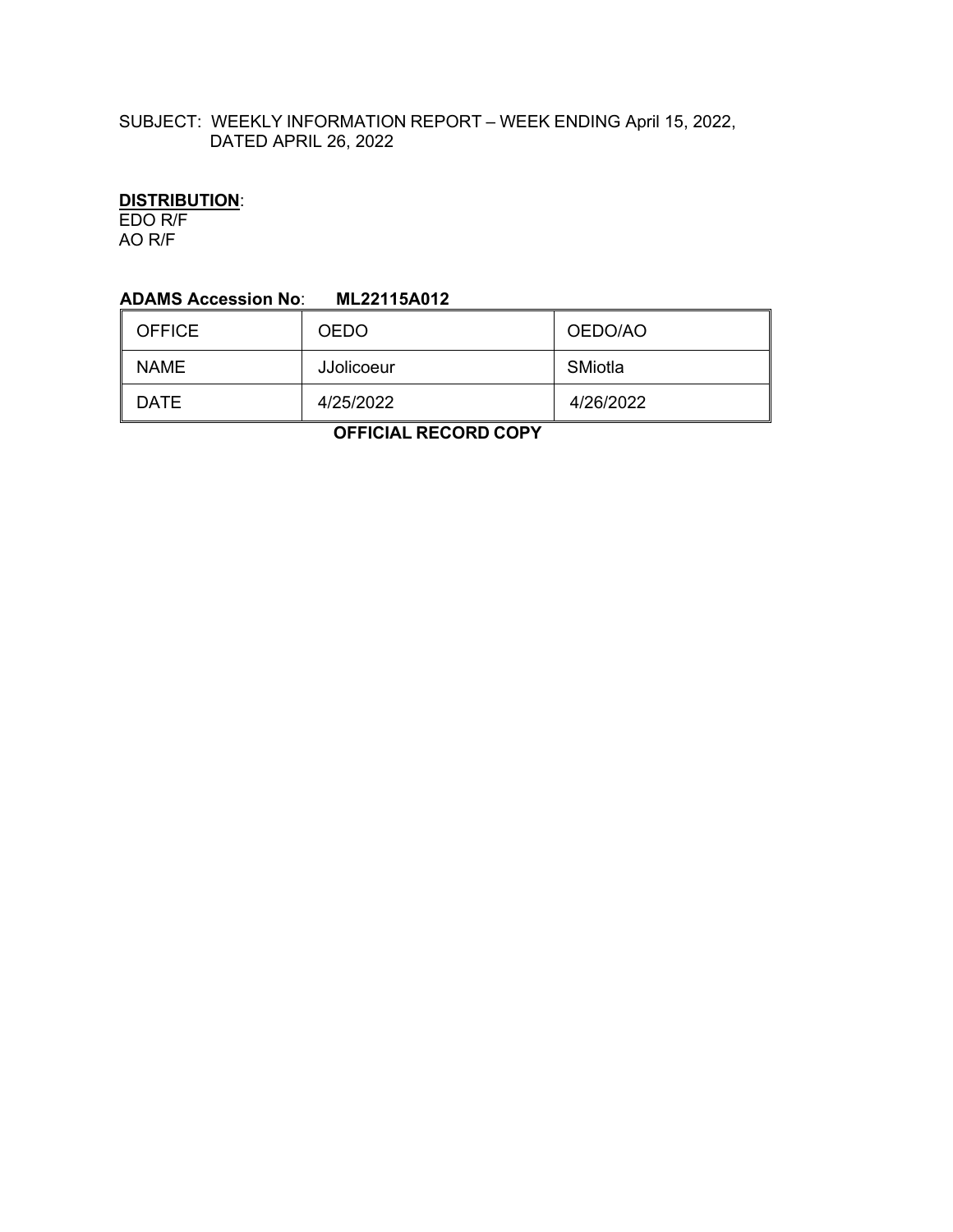### **Office of the Chief Human Capital Officer (OCHCO) Items of Interest Week Ending April 15, 2022**

| <b>ARRIVALS</b>      |                          |             |
|----------------------|--------------------------|-------------|
| <b>NONE</b>          |                          |             |
| <b>RETIREMENTS</b>   |                          |             |
| <b>NONE</b>          |                          |             |
| <b>DEPARTURES</b>    |                          |             |
| HARMON, OLIVIA N.    | STUDENT HEALTH PHYSICIST | $R-I$       |
| <b>OUHIB, ZOUBIR</b> | <b>ACMUI MEMBER</b>      | <b>NMSS</b> |
| SHOBER, MEGAN L.     | <b>ACMUI MEMBER</b>      | <b>NMSS</b> |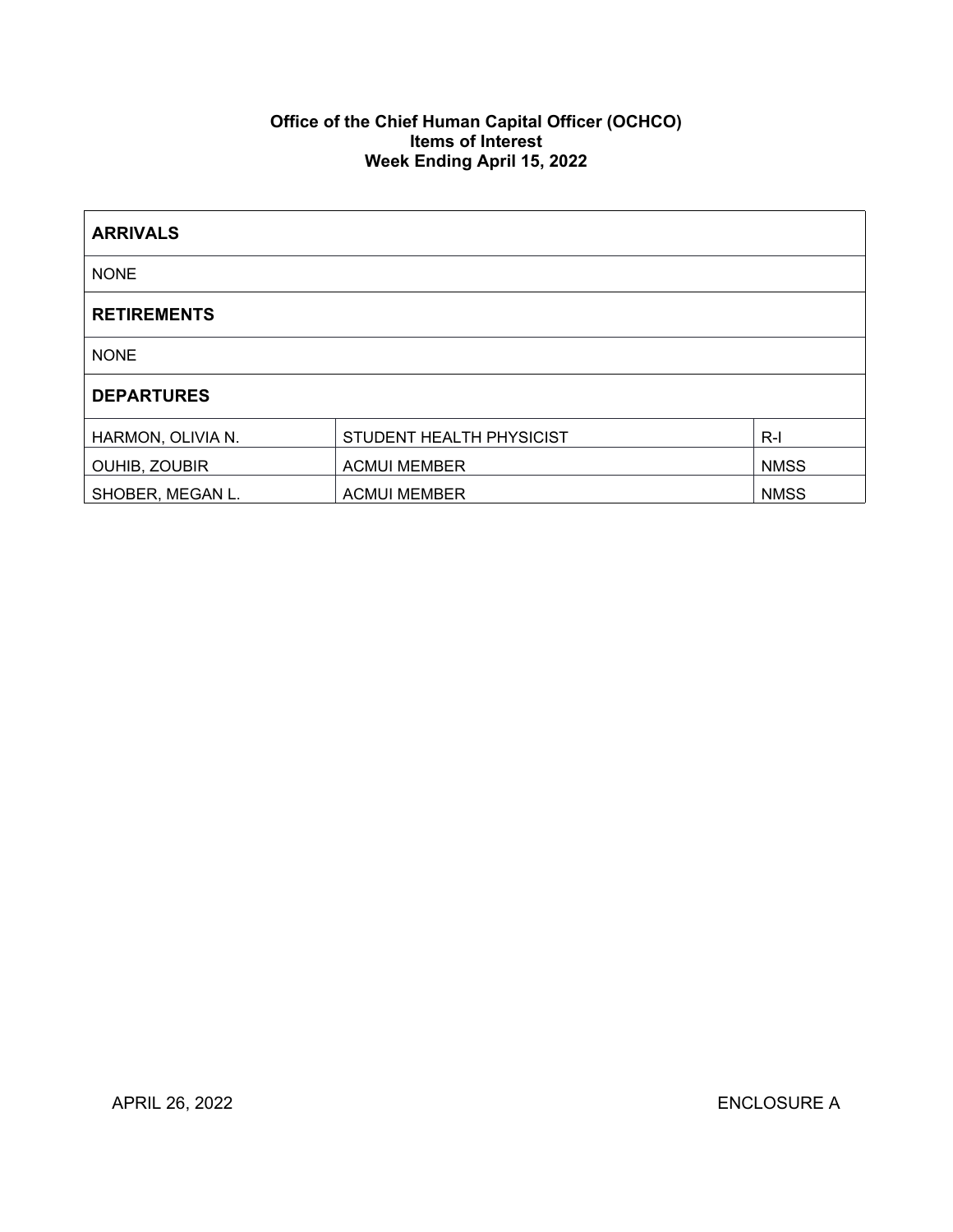### **Office of the Chief Information Officer (OCIO) Items of Interest Week Ending April 15, 2022**

Freedom of Information Act and Privacy Act Requests, Appeals, and Consultations Received During the Period of April 11 – April 15, as submitted by requester

| <b>Tracking</b><br><b>Number</b> | Requester's<br><b>Name</b> | Requester's<br>Organization | <b>Request Description</b>                                                                                                                                                                                                                                                                                                | <b>Received</b><br><b>Date</b> |
|----------------------------------|----------------------------|-----------------------------|---------------------------------------------------------------------------------------------------------------------------------------------------------------------------------------------------------------------------------------------------------------------------------------------------------------------------|--------------------------------|
| 2022-<br>000128                  | Juan A. Bravo              |                             | <b>Balance</b>                                                                                                                                                                                                                                                                                                            | 04/11/22                       |
| 2022-<br>000129                  | Terence A.<br>Check        |                             | Requester is seeking records that<br>pertain to any FOIA request submitted<br>by a foreign government, a foreign<br>company, or any representative of a<br>foreign government (regardless of<br>citizenship) within the last ten (10)<br>years.                                                                           | 04/11/22                       |
| 2022-<br>000130                  | <b>Matthew Hiser</b>       |                             | Case files associated with OIG Case<br>#C-21-013                                                                                                                                                                                                                                                                          | 04/12/22                       |
| 2022-<br>000131                  | <b>Helen Oliver</b>        | Quadient                    | Copy of postage equipment lease or<br>purchase agreement for the mailing<br>equipment used at NRC, believes it<br>may be Pitney Bowes equipment.                                                                                                                                                                          | 04/14/22                       |
| 2022-<br>000132                  | Kyle Malove                |                             | Requester is seeking access to AEC-<br>tr-6893. Title: Thermal Distillation of<br>Sea Water Fundamentals of the<br>Theory of Marine Evaporators. Article;<br>Author: V.F Kovalenko; Month; Year:<br>1966; Vol.; Issue; Pages: (entire text);<br>This is for educational purposes at an<br>R1 research university.         | 04/14/22                       |
| 2022-<br>000133                  | <b>Kyle Malove</b>         |                             | Requester is seeking access to AEC-<br>tr-6760. Title: Plasma Physics and<br>Controlled Nuclear Fusion Research;<br>Article; Author: Culham, England;<br>Month; September 6-10; Year: 1965;<br>Vol.; Issue; Pages: (entire text); This is<br>for educational purposes at an R1<br>research university.                    | 04/14/22                       |
| 2022-<br>000134                  | Kyle Malove                |                             | Requester is seeking access to this<br>text. Title: Reactor Handbook: Physics;<br>Article; Author: Contributor: Argonne<br>National Laboratory; Month; Year:<br>1955; Vol.; Issue: Atomic Energy<br>Commission document; 3645; Pages:<br>(entire text). This is for educational<br>purposes at an R1 research university. | 04/14/22                       |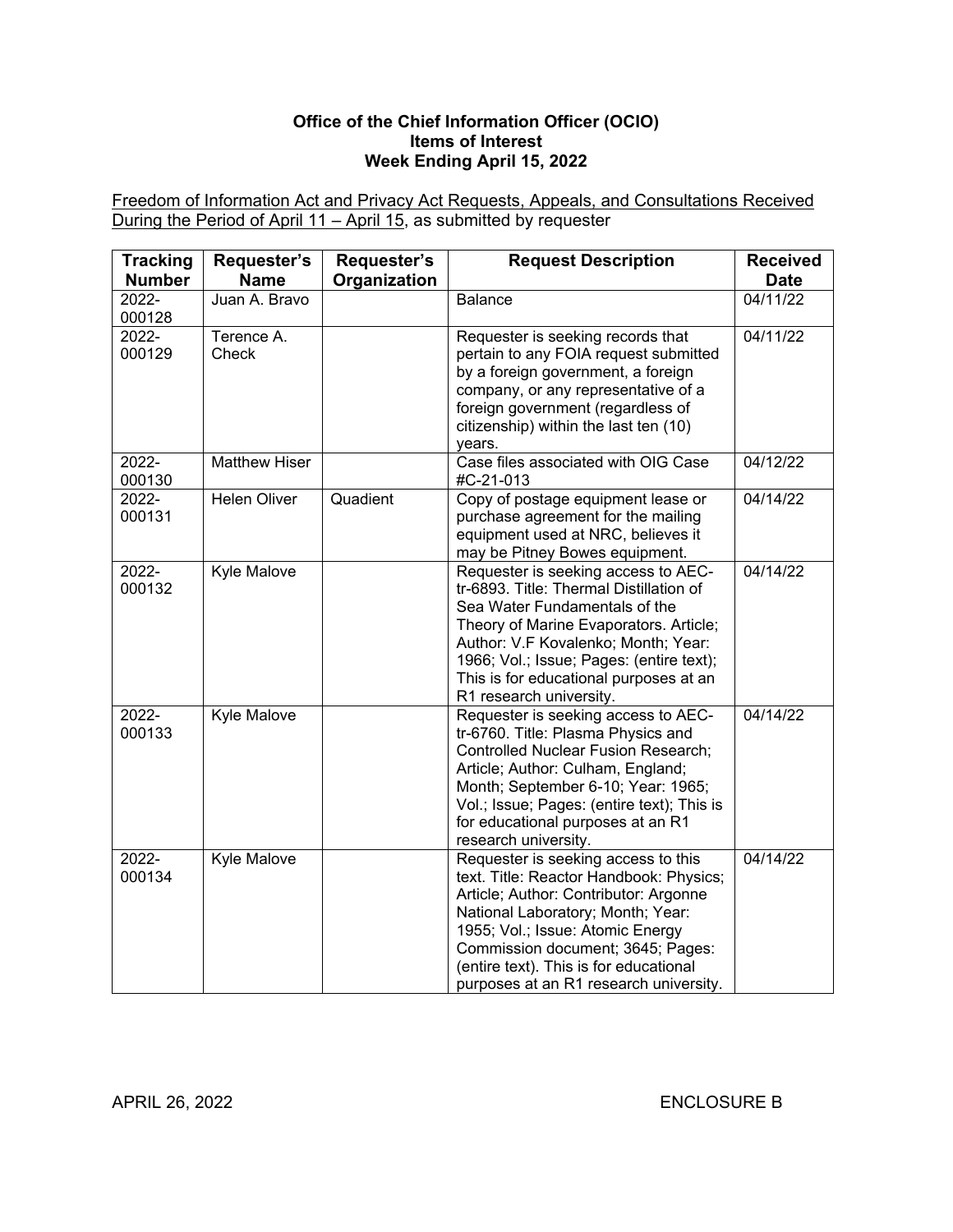| <b>Tracking</b><br><b>Number</b> | Requester's<br><b>Name</b> | Requester's<br>Organization | <b>Request Description</b>                                                                                                                                                                                                                                                                                                                                                                                                                                                                                                                                                                                                         | <b>Received</b><br><b>Date</b> |
|----------------------------------|----------------------------|-----------------------------|------------------------------------------------------------------------------------------------------------------------------------------------------------------------------------------------------------------------------------------------------------------------------------------------------------------------------------------------------------------------------------------------------------------------------------------------------------------------------------------------------------------------------------------------------------------------------------------------------------------------------------|--------------------------------|
| 2022-<br>000135                  | Kyle Malove                |                             | Requester is seeking access to this<br>text; Title: Water Desalination Plants<br>for Seagoing Vessels; Article; Author:<br>V.F. Kovalenko, G. Ya Lukin, B.M<br>Rogalev; Month:<br>Year: 1964;<br>Vol.: AEC-tr-6909 (possibly?); Issue;<br>Pages: (entire text); Notes: "Translated<br>from a publication of Izdatel'stvo<br>'Transport', Moscow, 1964." Oak<br>Ridge, TN.: U.S. Atomic Energy<br>Commission, Division of Technical<br>Information; Springfield, Va.: Available<br>from the Clearinghouse for Federal<br>Scientific and Technical Information.<br>This is for educational purposes at an<br>R1 research university. | 04/14/22                       |
| 2022-<br>000136                  | Kyle Malove                |                             | Requester seeking access to this text;<br>Title: Proceedings of a Symposium on<br>Pulsed High Intensity Fission Neutron<br>Sources Article: Author: Month:<br>February; Year: 1965; Vol.: Issue:<br>CONF-650217 Pages: (entire text)<br>Notes: Held at USAEC, Washington<br>DC. This is for my own educational<br>purpose, at an R1 research university.                                                                                                                                                                                                                                                                           | 04/14/22                       |
| 2022-<br>000137                  | Kyle Malove                |                             | Requester is seeking access to this<br>text; Title: Neutron Noise, Waves, and<br>Pulse Propagation; Article; Author:<br>Month: May; Year: 1967; Vol.; Issue:<br>CONF-660206<br>Pages: (entire text); Notes: USAEC<br>Oak Ridge Tennessee Division of<br><b>Technical Information Extension.</b><br>This is for educational purposes, at an<br>R1 research university.                                                                                                                                                                                                                                                              | 04/14/22                       |
| 2022-<br>000138                  | <b>Kyle Malove</b>         |                             | Requester is seeking access to; Title:<br>Reactor physics constants. Article:<br><b>Reactor Physics Constants Center</b><br>(U.S.); Month; Year: 1963; Vol.; Issue:<br>ANL-5800<br>Pages: (entire text); Washington, D.C.:<br>U.S. Atomic Energy Commission,<br>Division of Technical Information: For<br>sale by the Superintendent of<br>Documents, U.S. Govt. Print. Off. This<br>is for educational purposes at an R1<br>research university.                                                                                                                                                                                  | 04/14/22                       |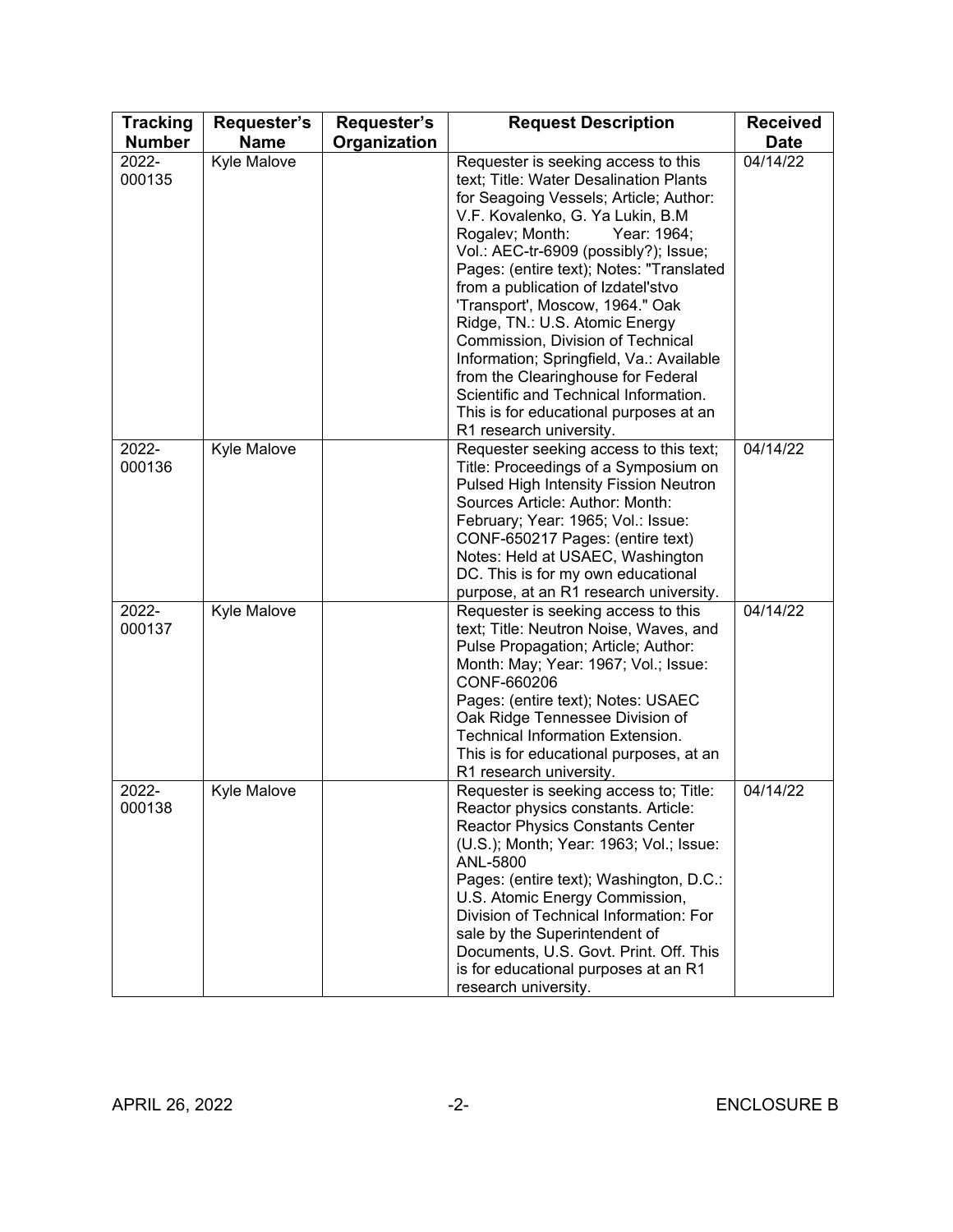| <b>Tracking</b><br><b>Number</b> | Requester's<br><b>Name</b> | Requester's<br>Organization | <b>Request Description</b>                                                                                                                                                                                                                                                                                                                                                                                                                                                                                                                                                                                                                                                                                                                       | <b>Received</b><br><b>Date</b> |
|----------------------------------|----------------------------|-----------------------------|--------------------------------------------------------------------------------------------------------------------------------------------------------------------------------------------------------------------------------------------------------------------------------------------------------------------------------------------------------------------------------------------------------------------------------------------------------------------------------------------------------------------------------------------------------------------------------------------------------------------------------------------------------------------------------------------------------------------------------------------------|--------------------------------|
| 2022-<br>000139                  | Kyle Malove                |                             | Requester is seeking access to<br>Proceedings: Conference on Nuclear<br>Marine Propulsion; Title: Proceedings:<br>Conference on Nuclear Marine<br>Propulsion, August 10-13, 1964,<br>Virginia Polytechnic Institute,<br>Blacksburg Virginia.<br>Article; Author: Conference on Nuclear<br>Marine Propulsion (1964: Virginia<br>Polytechnic Institute); Month:<br>August 10-13; Year: 1964; Vol.; Issue;<br>Pages: (entire text); This is for<br>educational purposes at an R1<br>research university.                                                                                                                                                                                                                                            | 04/14/22                       |
| 2022-<br>000140                  | Kyle Malove                |                             | Requester is seeking access to<br><b>Nuclear Power Reactor Siting:</b><br>proceedings of the National Topical<br>Meeting, America Nuclear Society,<br>Los Angeles Section,<br>February 16-18, 1965. Title: Nuclear<br>power reactor siting: proceedings of<br>the National Topical Meeting, America<br>Nuclear Society, Los Angeles Section,<br>February 16-18, 1965; Article; Author:<br>National Topical Meeting on Nuclear<br><b>Power Reactor Siting</b><br>(1965: Los Angeles, Calif.)<br>Month; Year: 1965; Vol.; Issue; Pages:<br>(entire text)<br>Publisher: Oak Ridge, Tenn.: U.S.<br>Atomic Energy Commission, Division<br>of Technical Information: U.S. G.P.O.;<br>This is for educational purposes at an<br>R1 research university. | 04/14/22                       |
| 2022-<br>000141                  | Kyle Malove                |                             | Requester is seeking access to<br>Conference on Neutron Cross Section<br>Technology: proceedings. Title:<br>Conference on Neutron Cross Section<br>Technology (1966: Washington, D.C.);<br>Article; Author: Hemmig, P. B.; Month;<br>Year: 1966; Vol; Issue: CONF-660303,<br>Physics TID-4500; Pages: (entire text);<br>Publisher: Oak Ridge, Tenn.: U.S.<br>Atomic Energy Commission, Division<br>of Technical Information Extension;<br>Springfield, Va.                                                                                                                                                                                                                                                                                       | 04/14/22                       |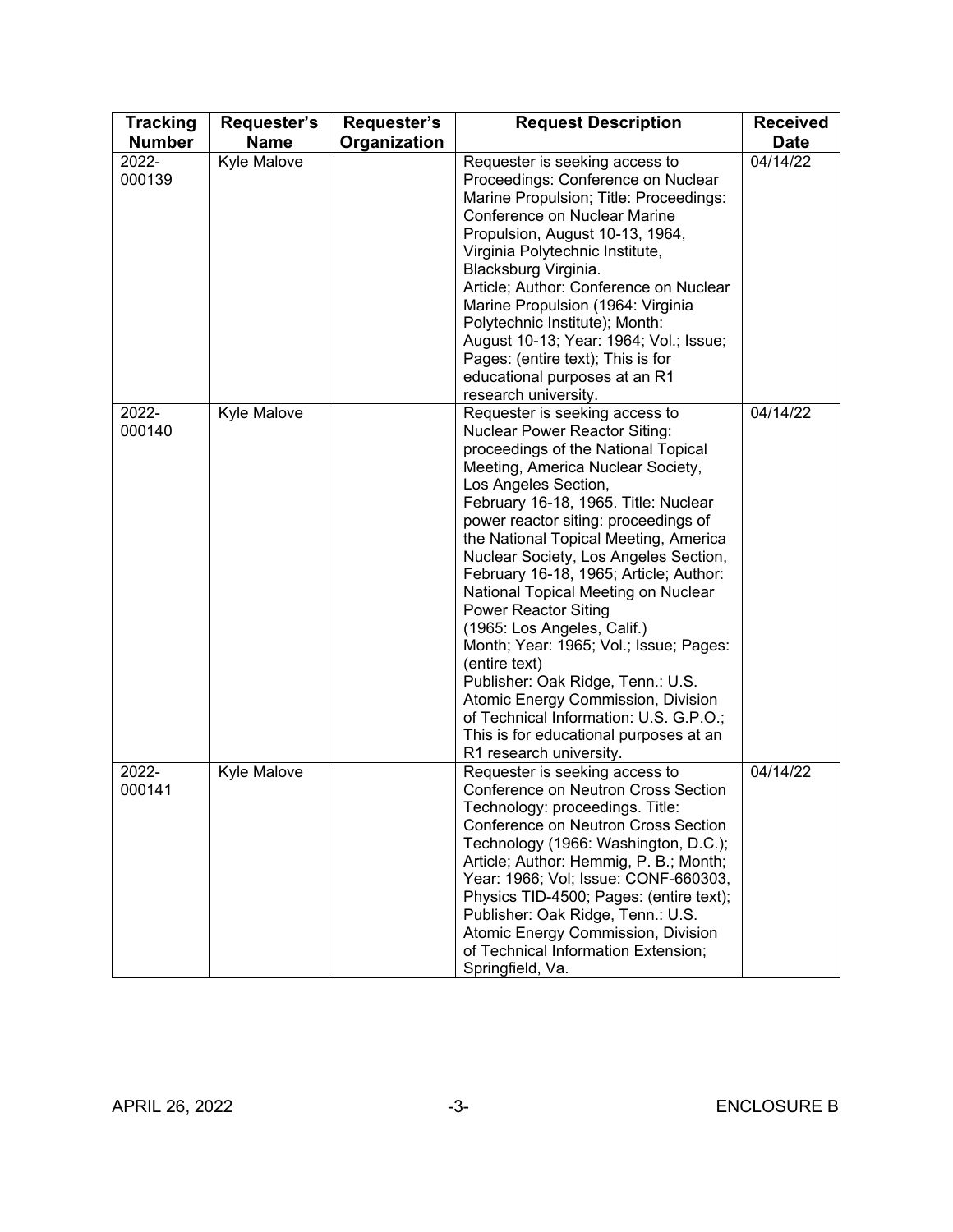| <b>Tracking</b><br><b>Number</b>  | Requester's<br><b>Name</b> | Requester's<br>Organization | <b>Request Description</b>                                                                                                                                                                                                  | <b>Received</b><br><b>Date</b> |
|-----------------------------------|----------------------------|-----------------------------|-----------------------------------------------------------------------------------------------------------------------------------------------------------------------------------------------------------------------------|--------------------------------|
| $2022 -$<br>000141<br>(continued) |                            |                             | Available from the Clearinghouse<br>for Federal Scientific and Technical<br>Information, National Bureau of<br>Standards, U.S. Dept. of<br>Commerce; This is for an<br>educational purpose at an R1<br>research university. |                                |
| $2022 -$<br>000142                | Paul Blanch                |                             | Please provide a copy of each<br><b>Commissioner and Chairman's</b><br>schedule/calendar for the time<br>frame of January 1, 2022, through<br>March 31, 2022. Please assure all<br>"drop-in" meetings are included.         | 04/15/22                       |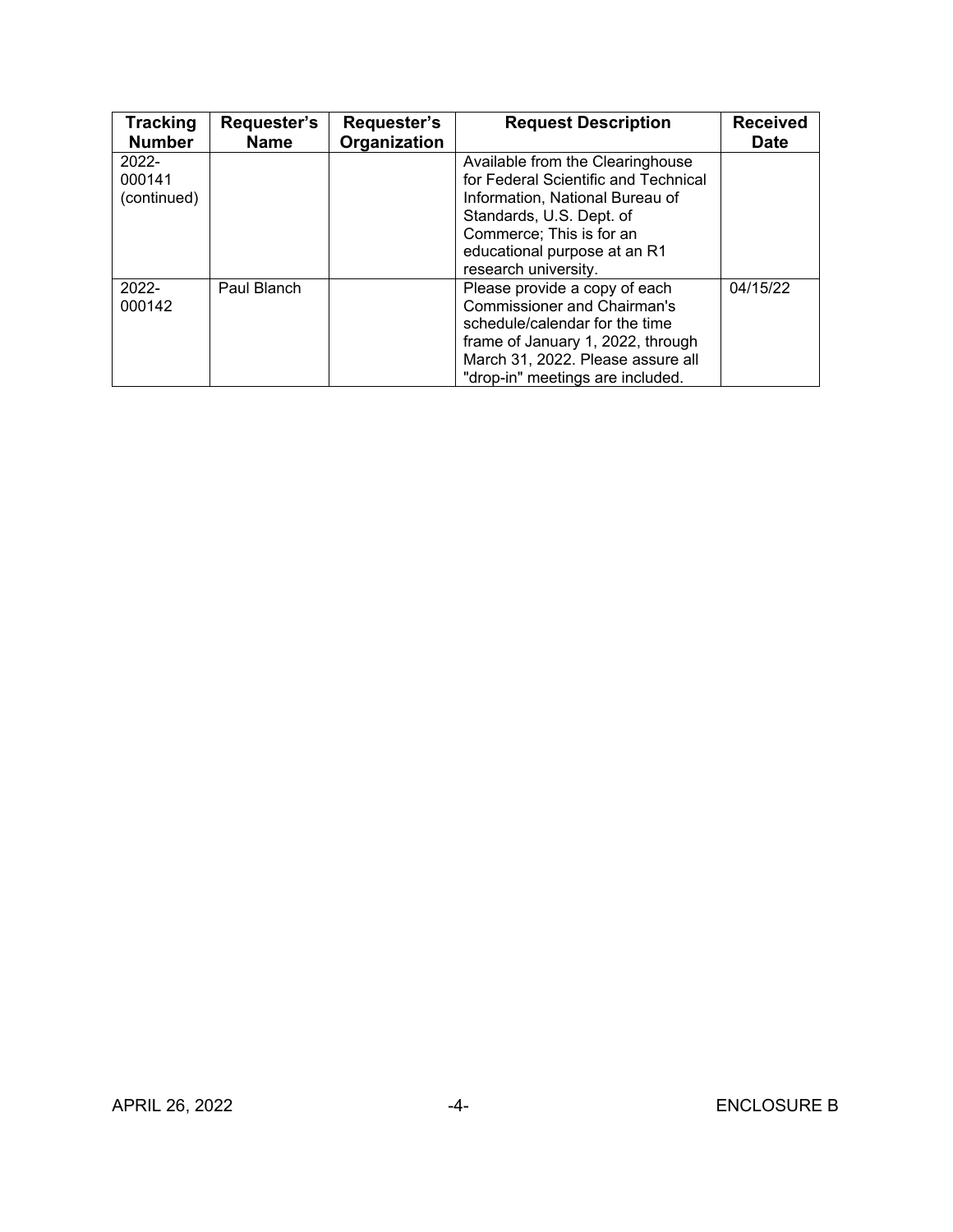#### **Office of Nuclear Reactor Regulation (NRR) Items of Interest Week Ending April 15, 2022**

## **U.S. Nuclear Regulatory Commission (NRC) Holds Public Meeting on the Planned Turkey Point Digital Instrumentation and Controls License Amendment Request**

On April 13, 2022, the NRC staff and NextEra/Florida Power & Light (FPL) held a partially closed public meeting concerning the planned Turkey Point digital instrumentation and controls license amendment request (LAR). The main topics of the meeting were updates on the content and schedule for the LAR by FPL, NRC staff's tentative review schedule, and the NRC staff feedback on the licensee's proposals. The licensee's non-proprietary presentations are available in the Agencywide Document Access and Management System (ADAMS) at [ML22098A090](https://adamsxt.nrc.gov/navigator/AdamsXT/content/downloadContent.faces?objectStoreName=MainLibrary&vsId=%7b18F97338-B94E-CB55-84AF-800993A00000%7d&ForceBrowserDownloadMgrPrompt=false) and [ML22098A093.](https://adamsxt.nrc.gov/navigator/AdamsXT/content/downloadContent.faces?objectStoreName=MainLibrary&vsId=%7bDA1232B0-0CBE-CFA3-85B0-8009A1F00000%7d&ForceBrowserDownloadMgrPrompt=false) The NRC staff presentation is also in ADAMS at [ML22101A226.](https://adamsxt.nrc.gov/navigator/AdamsXT/content/downloadContent.faces?objectStoreName=MainLibrary&ForceBrowserDownloadMgrPrompt=false&vsId=%7bE92ECF82-1B4A-C2B3-86B3-801A0E300000%7d) Both FPL and NRC staff confirmed a shared understanding of and alignment on the content of the LAR. This is expected to be the last preapplication meeting prior to the submittal of the Turkey Point LAR.

## **NRC Holds Public Meeting on Draft Guidance for Commercial Grade Dedication of Digital Instrumentation and Control Items**

On April 13, 2022, the NRC staff held a public meeting on Draft Guide (DG)-1402, "Dedication of Commercial-Grade Digital Instrumentation and Control Items for Use in Nuclear Power Plants." The purpose of this meeting was to engage in discussion with the industry and public stakeholders to gather comments on the recent release of DG-1402 (*[Federal Register](https://www.federalregister.gov/documents/2022/03/18/2022-05712/dedication-of-commercial-grade-digital-instrumentation-and-control-items-for-use-in-nuclear-power)* Notice 87 [FR 15456](https://www.federalregister.gov/documents/2022/03/18/2022-05712/dedication-of-commercial-grade-digital-instrumentation-and-control-items-for-use-in-nuclear-power)). The staff informed the meeting participants that the comment period ends on April 18, 2022, and asked that the comments be submitted in a timely manner. The primary scope of DG-1402 is to endorse with clarifications Nuclear Energy Institute (NEI) 17-06, Rev. 1, "Guidance on Using IEC 61508 SIL Certification to Support the Acceptance of Commercial Grade Digital Equipment for Nuclear Safety Related Applications." The staff provided a summary of these clarifications with the rationale behind each of the clarifications. NEI verbally shared their comments on DG-1402 followed by an open discussion with the staff. The NRC staff then shared the DG-1402/Regulatory Guide (RG) 1.250 schedule to support issuing RG 1.250 by Fall 2022. The NRC staff's presentation used during this meeting will be made publicly available along with the meeting summary.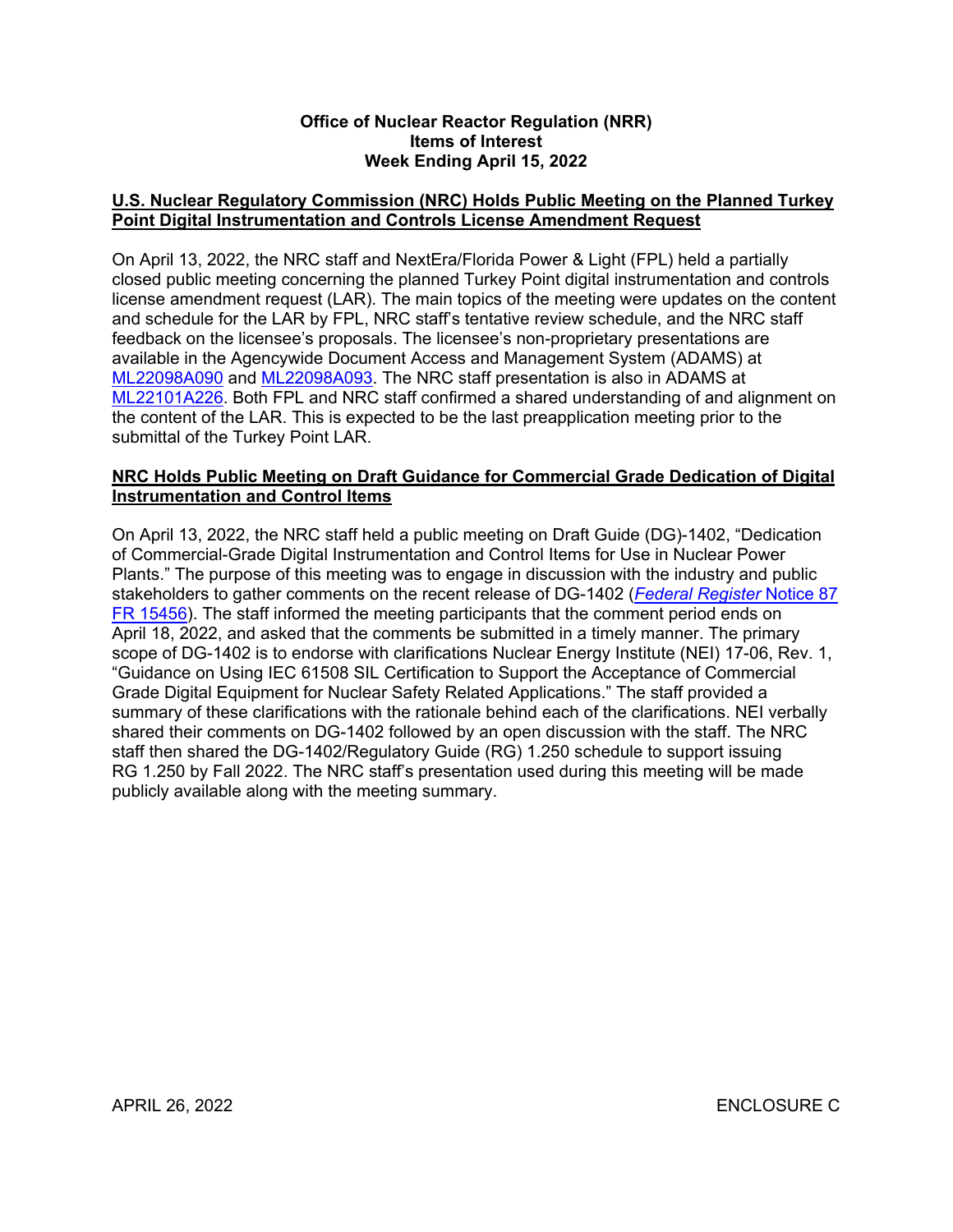#### **Office of the Executive Director for Operations (OEDO) Items of Interest Week Ending April 15, 2022**

## **NRC Environmental Review Team Provides Results of the Environmental Justice Assessment to the Commission**

On March 29, 2022, the Environmental Justice Review team provided to the Commission for its consideration [SECY-22-0025](https://www.nrc.gov/docs/ML2203/ML22031A063.html), "Systematic Assessment of How Agency Programs, Policies and Activities Address Environmental Justice." Overall, the Team found the consideration of environmental justice in agency programs, policies, and activities is consistent with applicable law. It is also generally consistent with the spirit of Executive Orders that address environmental justice. The Team identified areas where the consideration of environmental justice could be updated, enhanced, or modernized, and provides related recommendations and commitments in SECY-22-0025.